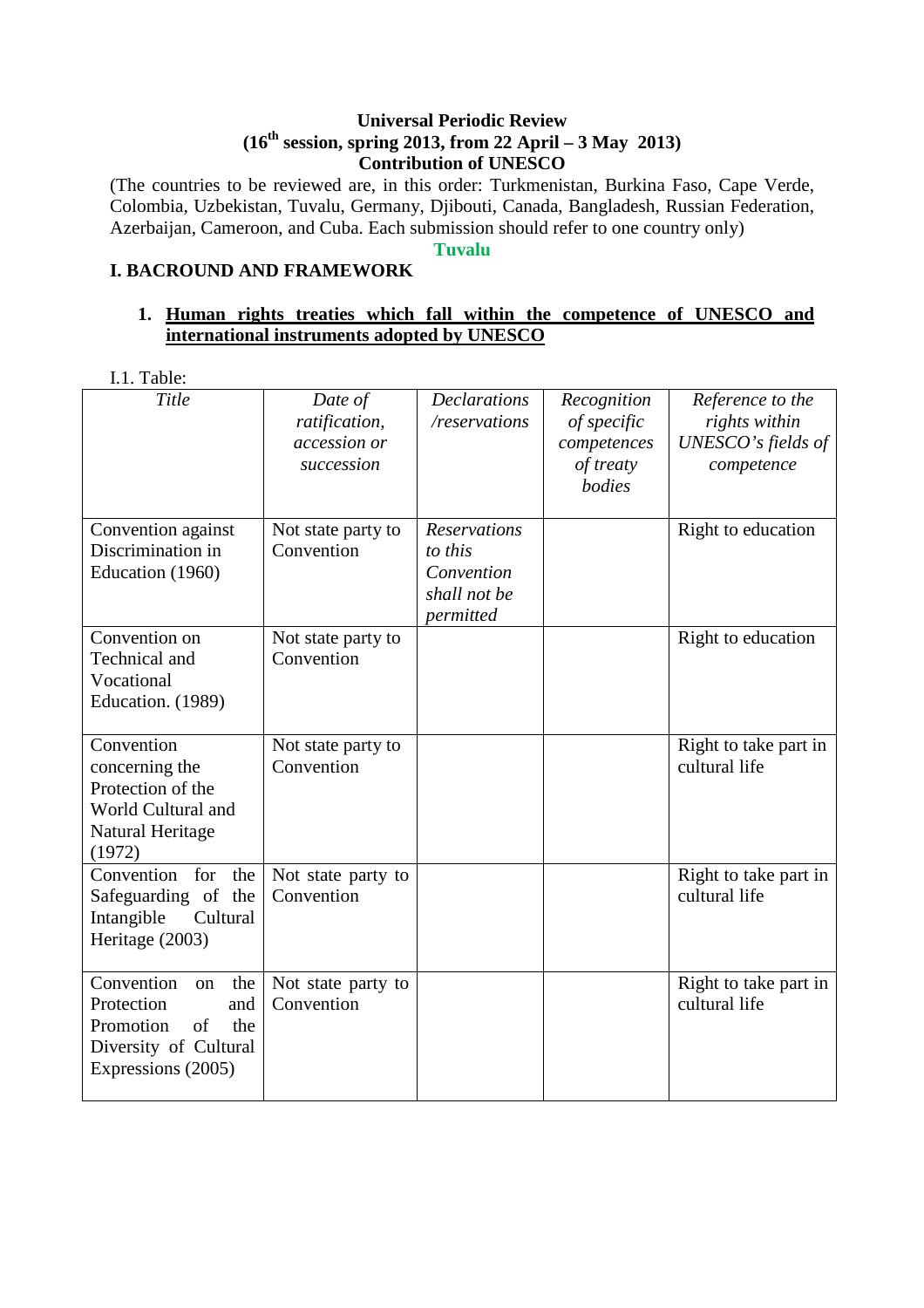## **II. Promotion and protection of human rights on the ground**

## **Right to education**

#### Normative Framework:

l

2. Constitutional framework: Tuvalu has a constitutional monarchy. The British monarch is the titular head of state and represented by a Tuvaluan governor general.<sup>1</sup> The 1978 Constitution of Tuvalu<sup>2</sup> includes human rights guarantees but not specifically the right to education.

3. Article 11 provides that "Every person in Tuvalu is entitled, whatever his race, place of origin, political opinions, colour, religious beliefs or lack of religious beliefs, or sex, to the following fundamental rights and freedoms", such as freedom of belief, and freedom from discrimination. Article 23 regarding freedom of belief stipulates that: "(2) … freedom of belief includes … (c) freedom, either alone or with others, to show and to spread, both in public and in private, a religion or belief, in worship, teaching, practice and observance." It adds that: "(3) A religious community is entitled, at its own expense: (a) to establish and maintain places of education; and (b) subject to the maintenance of any minimum prescribed educational standards, to manage any place of education that it wholly maintains; and (c) subject to subsection (4), to provide religious instruction for members of the community in the course of any education that it provides (4) Except with his consent, no-one attending a place of education shall be required (a) to receive religious instruction; or (b) to take part in or attend a religious ceremony or observance, if the instruction, ceremony or observance relates to a religion or belief other than his own."

4. Article 27 regarding freedom from discrimination sets that: "(1) In this section, discrimination refers to the treatment of different people in different ways wholly or mainly because of their different races; or places of origin; or political opinions; or colours; or religious beliefs or lack of religious beliefs." It adds that: "(2) Subject to the provisions of this Part, (…) no-one shall be treated in a discriminatory manner."

5. Legislative framework: The Education Ordinance of  $1976<sup>3</sup>$ : Section 3 provides that "the Minister may make such arrangements as he considers necessary to ensure that educational and training opportunities are provided for children according to their age, aptitude and ability, and for adults." Section 19 provides pupils with the right not to take part in religious education or ceremonies at a public school. It is also stipulated that "(2) Teachers shall not be compelled to give or be present at religious instruction or any act of religious worship if to do so would be against the dictates of their consciences. (3) If a parent of any pupil requests that such pupil be wholly or partly excused from attending religious instruction or any act of religious worship in a school the pupil shall be excused such attendance wholly or partly as the case may be."

<sup>&</sup>lt;sup>1</sup>http://www.paclii.org/tv/legis/consol\_act/cot277/,http://www.tuvaluislands.com/gov\_info.htm (Accessed 30 September 2010)

<sup>&</sup>lt;sup>2</sup> http://www.tuvalu-legislation.tv/tuvalu/DATA/PRIN/1990-001/ConstitutionofTuvalu.pdf

<sup>3</sup> http://www.tuvalu-legislation.tv/tuvalu/DATA/PRIN/1990-038/EducationAct.pdf (Accessed 30 September 2010)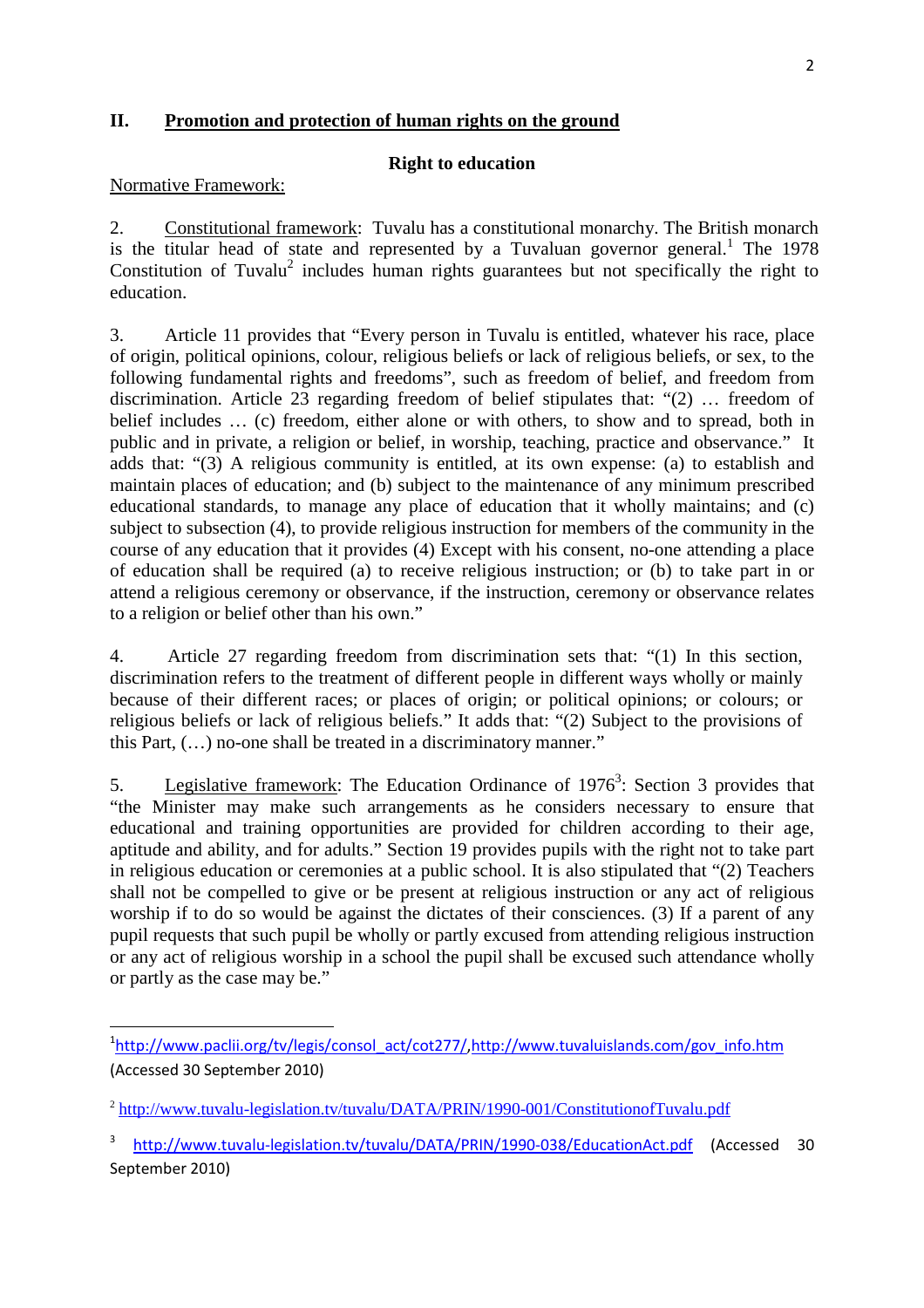6. Corporal punishment is regulated by the Ordinance in its Section 29, which sets that "No teacher, other than a head-teacher, shall administer corporal punishment to any pupil."

- 7. Section 30, regarding compulsory education, provides that:
- "(1) The Minister may by order provide, either generally or in respect of the whole or part of any 1 or more islands and subject to such exemption as shall be specified, that the parent of every child of a specified age or ages shall secure the regular education of his child at a registered non-Government, local government or Government school.
- (2) Every parent who neglects to obey such an order, or without sufficient cause ceases to do so, shall be liable to a fine of \$5 and to a fine of \$1 for each day on which the offence continues after conviction therefore."

8. This Ordinance also contains provisions regarding fees (Article 33), grants and scholarships (Articles 5 and 6), non-government schools (Part IV) and teachers (Part VI).

9. The Education (Compulsory Education) Order 1984: According to the Educational Order, a minimum of ten years compulsory education has been provided for all Tuvaluans between the ages of 6 and 15. Indeed, section 3 (1) (a) of the Educational (Compulsory Education) Order 1984<sup>4</sup> had been amended and now reads "commencing at the beginning of the school year during which he or she reaches the age of six years." Education is therefore compulsory for all children aged 6 to 15 years old, instead of 7 to 15 years old.<sup>5</sup>

# Policy measures:

10. Education officials in Tuvalu adopted the Education for Life (EFL) program in 1993, hoping that a more accessible and standardized system of education would boost the island nation's economic development. "The main thrust of EFL program is to provide compulsory quality education necessary for the development, achievement, and sustenance of Tuvalu's overall objectives. The program puts special emphasis on equal access to education by all Tuvaluans, and the encouragement of parental and community participation and support for education infrastructure and activities – wherever possible through the development of appropriate functions and educational responsibilities and ownership."<sup>6</sup>

11. Free and compulsory education: In Tuvalu, education is compulsory for all children aged 6 to 15 years old (Section 3 of the Education (Compulsory Education) Order 1984).

<sup>4</sup> http://tuvalu-legislation.tv/cms/images/LEGISLATION/SUBORDINATE/1984/1984- 0014/EducationCompulsoryEducationOrder\_1.pdf (Accessed 29 September 2010)

<sup>&</sup>lt;sup>5</sup> National Report Submitted for the Universal Periodic Review (UPR) in Accordance with paragraph 15 (A) of the annex to Human Rights Council Resolution 5/1, 12 September 2008, p. 7 http://www.upr-epu.com/files/62/NR.pdf (Accessed 29 September 2010)

<sup>&</sup>lt;sup>6</sup> Education For All 2000 Assessment Country Report, Part III – Prospectives,

http://www.unesco.org/education/wef/countryreports/tuvalu/rapport\_3.html (Accessed 29 September 2010)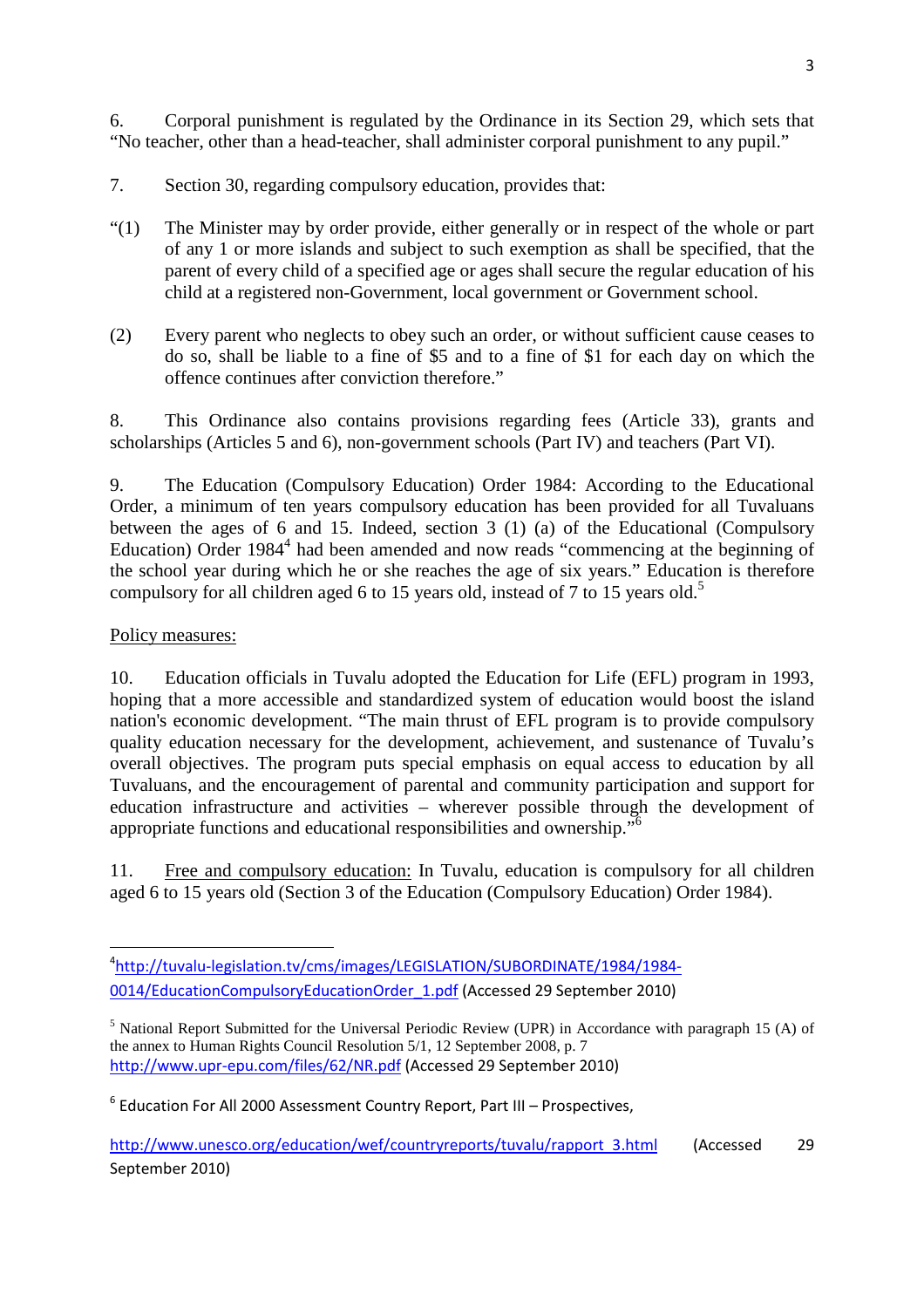- 12. Moreover, Section 30 of the Ordinance of 1976 provides that:
- "(1) The Minister may by order provide…that the parent of every child of a specified age or ages shall secure the regular education of his child at a registered non-Government, local government or Government school.
- (2) Every parent who neglects to obey such an order, or without sufficient cause ceases to do so, shall be liable to a fine of \$5 and to a fine of \$1 for each day on which the offence continues after conviction therefore."
- 13. Section 33 of the Ordinance of 1976 stipulates that:
- "(1) The Minister may charge fees for tuition or board and lodging at any Government school or institution and may prescribe fees for tuition, board and lodging at non-Government schools in receipt of a grant (5): Provided that the Minister may, in his discretion, pay or remit in whole or in part any such fees in any particular case.
- (2) The parent of a pupil shall be liable for all fees due in respect of such pupil at a school or institution whether the pupil was enrolled by the parent or some other person.
- (3) All fees due from a parent under the foregoing subsections shall be recoverable by or on behalf of the Minister as a civil debt in a court of competent jurisdiction."

14. Financing of Education: Jointly with its key development partners, Tuvalu has adopted five benchmark indicators to ensure prudent fiscal and debt management, maintenance of fiscal reserves, and sufficient resource allocations to the health and education sectors.<sup>7</sup>

15. To provide quality education in primary schools, huge financial assistance has been secured from overseas donors such as the French Government, European Union, Japan and Canada in relation to Tuvalu principal donors namely Australia and New Zealand <sup>8</sup>

16. Early Childhood: In Tuvalu, caring for younger members of the family has always been, and still is, the major role of older members of the family or the community in general (aunts and grandparents). Tuvalu through its educational programs has reinforced and emphasized the importance of their roles and contributions in caring for their children. Awareness programs for parents have been reinforced through the Basic Education Life Skills (BELS), especially its Community Support component, where parents are made more aware of their particular roles at home.<sup>9</sup>

17. Children from three to five years including children with disabilities, have equal access to a program of pre-school education which will, in time, be linked to the Primary sector. Participation in this program is on a voluntary basis through seventeen Government grant added pre-schools.<sup>10</sup>

 $\overline{a}$ 

<sup>&</sup>lt;sup>7</sup> http://www.adb.org/Documents/Fact\_Sheets/TUV.pdf (Accessed 29 September 2010)

<sup>&</sup>lt;sup>8</sup> Education For All 2000 Assessment Country Report, Part III – Prospectives, op. cit.

<sup>&</sup>lt;sup>9</sup> Education For All 2000 Assessment Country Report, Part III – Prospectives, op. cit.

 $10$  Ibid.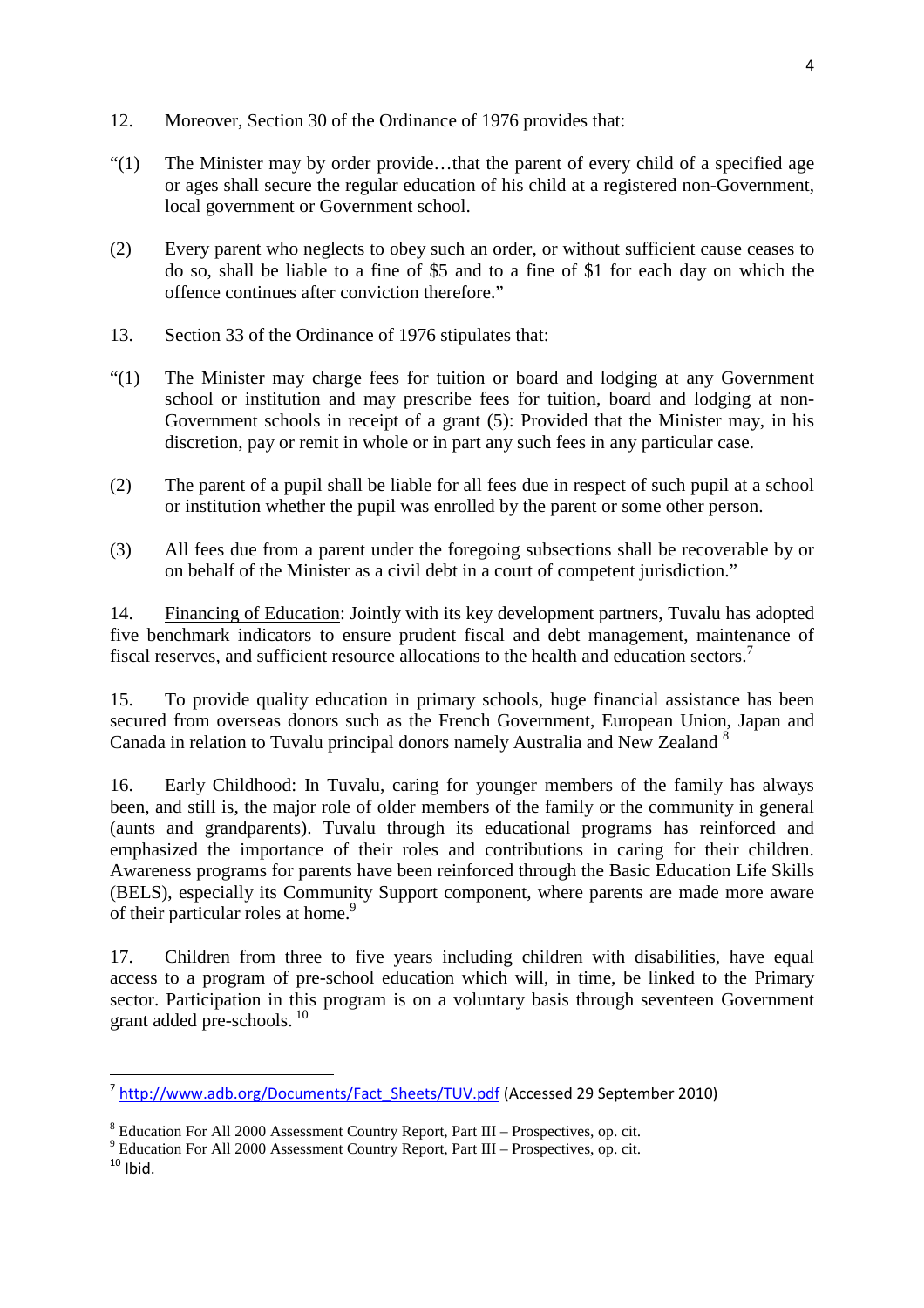18. Primary Education: Primary school enrolments increased by 7.3% in 2007.<sup>11</sup>

19. Secondary Education: At the end of primary education, all students are required by law to go into the Junior Secondary School to complete their basic education. Before the implementation of the EFA program in 1990, there was very high competition for placement at the National Secondary School. Most children did not complete their basic education up to Form 4 level. In 2000, all children who had reached Form 2 in Primary Schools continued to Form 3 and 4 in the Secondary School to complete their basic education.

20. At the end of Form 4, students sit for an examination at the end of the year and those who pass proceed on to Senior Secondary Education whilst the rest who fail are given another chance to repeat Form 4.<sup>12</sup>

21. Higher Education<sup>13</sup>: Plans for a Technical Education Centre that will offer training in carpentry, engineering, plumbing, and secretarial work were launched. This new centre would be the third institution of higher education in Tuvalu; the University of South Pacific Extension Centre and Tuvalu Maritime<sup>14</sup>. The Asian Development Bank (ADB) is close to completion of upgrading the training facilities of the Tuvalu Maritime Training Institute. This will enable the Institute to remain accredited with the International Maritime Organization and improve the quality of education and training.<sup>15</sup>

22. Adult Education/Lifelong learning: In 2000, the Government was planning on developing an adult education network through the establishment of adult education centres and through the provision of basic adult learning resources. The Tuvalu Technical Education Centre, that will offer training in carpentry, engineering, plumbing, and secretarial work were also launched. It will provide opportunities for mature age men and women in the main urban centre and on the outer islands to learn useful trades as required for the betterment of their lives, especially in the rural area. This centre will provide avenues and opportunities to youths to enhance their skills in their respective area of interest.

# Inclusive Education

23. Children with disabilities: There are very few disabled children in Tuvalu. The Red Cross has been mandated for the education of these students. On every island, there is a Red Cross Association that carries out the work required for one or two students who belong to this category. The Government supports the Red Cross in its training activities particularly the training of the handicapped.<sup>16</sup>

24. Gender equality: Women are being trained in micro enterprise and small medium term business development and marketing. These trainings are being funded by the Secretariat of the Pacific Community and the Commonwealth Secretariat. The trainings are being done at

 $11$  Government of Tuvalu, Biannual Statistical Report, June 2008,

http://paddle.usp.ac.fj/cgi-bin/paddle?e=d-010off-paddle--00-1--0---0-10-TX--4-------0-11l--11-en-50---20-png-- -00-3-1-000--0-0-11-0utfZz-8-00&a=file&d=tuv005 (Accessed 29 September 2010)

 $\frac{12}{12}$  Ibid.

<sup>&</sup>lt;sup>13</sup> http://education.stateuniversity.com/pages/1582/Tuvalu.html (Accessed 29 September 2010)

<sup>&</sup>lt;sup>14</sup> http://pid.adb.org/pid/TaView.htm?projNo=32407&seqNo=02&typeCd=2 (Accessed 29 September 2010)

<sup>&</sup>lt;sup>15</sup> http://www.adb.org/Documents/Fact\_Sheets/TUV.pdf (Accessed 29 September 2010)

<sup>&</sup>lt;sup>16</sup> Education For All 2000 Assessment Country Report, Part III – Prospectives, op. cit.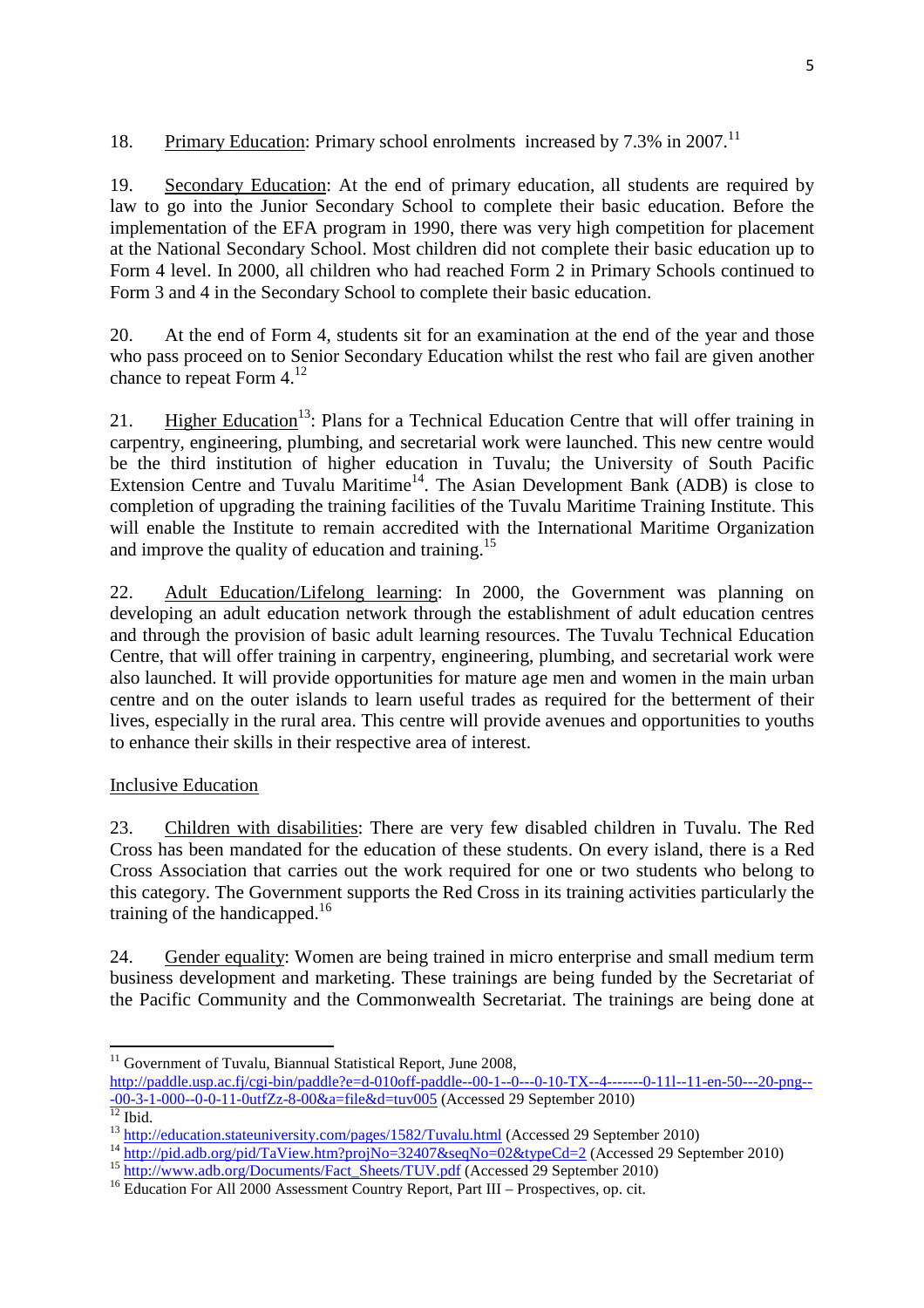the Community Education Training Centre in Suva,  $Fiii$ <sup>17</sup> The Community Education Training Centre (CETC) conducts an annual seven-month live-in training program for up to 40 women community workers. The training focuses on various skills and knowledge in community development using non-formal, practical, participatory methods of learning. It contributes to the SPC Social Resources Division mission to "maximize the development potential of pacific island people in health, culture and information and enhance the empowerment of women and young people"**.** It supports the corporate divisional goal of "empowered pacific island women, young people and strong cultural identities"**.** 18

25. There are more initiatives for the education of women and girls than men that are taking place in rural areas. The project objectives are to contribute to improve the quality of life of rural women, their families and the community in which they live by means of an allround empowerment that will make it possible to raise their educational, health and nutritional standards. This will relate to their ability to play their full role in production and community advancement generally.<sup>19</sup>

26. Teachers training: To secure a base of more qualified teachers, Tuvalu started sending residents who wished to become primary school teachers to international institutes of higher education.<sup>20</sup>

### Content of Education

27. Health Education: The Government of Tuvalu wants to cooperate with other agencies to create workshops and seminars in the areas of Health (for example, HIV/AIDs, Family Planning, Nutrition, etc.), Environmental/Coastal control and other areas of importance and concern to the public of Tuvalu.<sup>21</sup> A survey from UNAIDS in June  $2010^{22}$ , has shown that Tuvalu is trying to develop a national multi-sectorial strategy to respond to HIV, by addressing target populations, different issues, such as HIV and poverty, Human rights protection, Involvement of people living with HIV, Stigma and discrimination, Gender empowerment and/or gender equality.

28. Education curriculum: A national strategy on school based system of student assessment has been developed.<sup>23</sup>

 <sup>17</sup> National Report Submitted in Accordance with paragraph 15 (A) of the annex to Human Rights Council Resolution  $5/1$ , 12 September 2008, op. cit., p. 11

<sup>18</sup> http://www.sidsnet.org/pacific/spc/cetc/index.html (Accessed 29 September 2010)

 $19$  Education For All 2000 Assessment Country Report, Part III – Prospectives, op. cit.

<sup>20</sup> http://education.stateuniversity.com/pages/1582/Tuvalu.html (Accessed 29 September 2010)

 $^{21}$  Education For All 2000 Assessment Country Report, Part III – Prospectives, op. cit.

 $^{22}$  http://data.unaids.org/pub/Report/2010/tuvalu\_2010\_ncpi\_en.pdf (Accessed 29 September 2010)

 $^{23}$  National Report Submitted in Accordance with paragraph 15 (A) of the annex to Human Rights Council Resolution 5/1, 12 September 2008, op. cit., para.62, p. 11..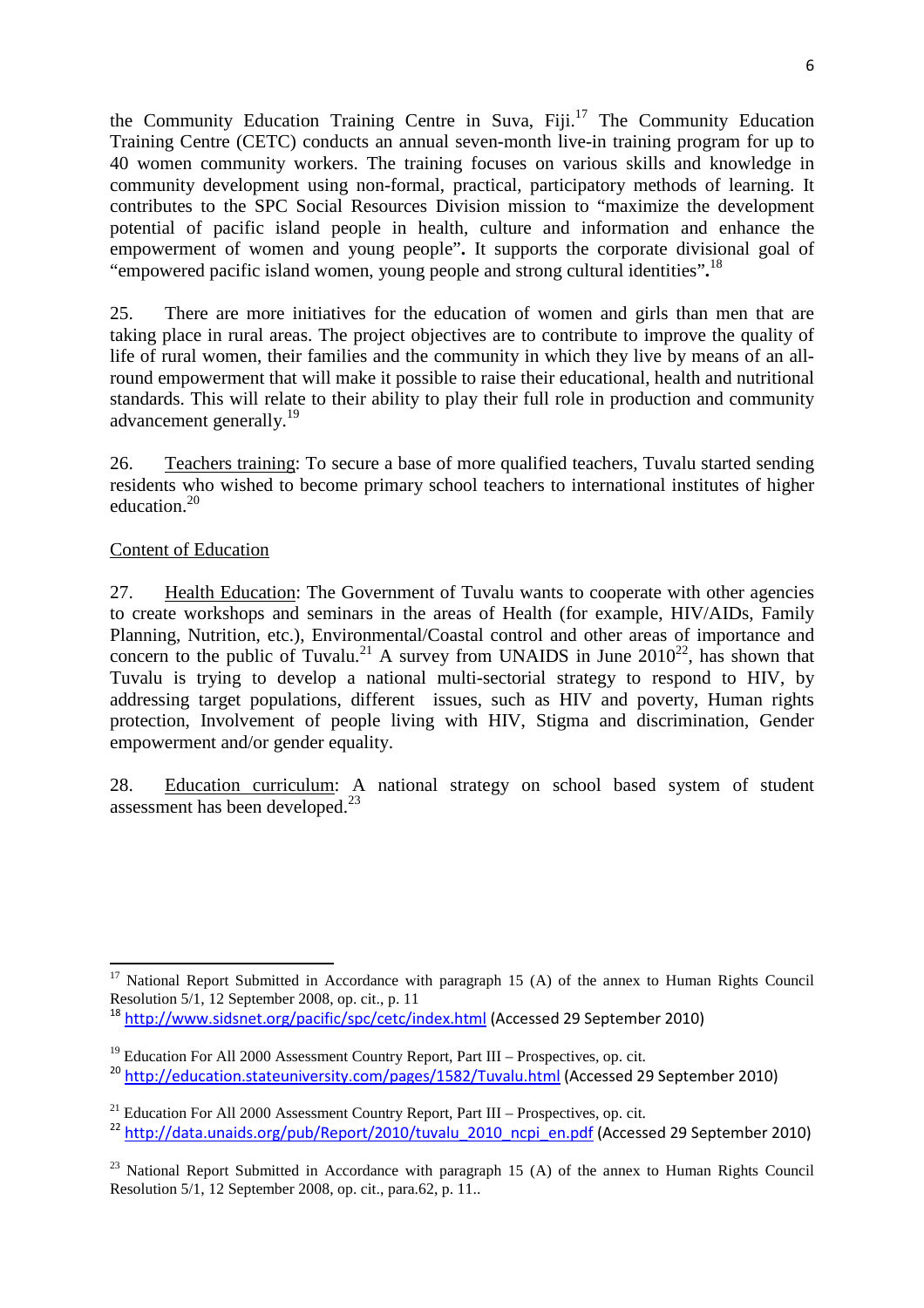#### Cooperation:

29. Tuvalu is not party to UNESCO's Convention against Discrimination in Education (CADE) and did not report to UNESCO for the Seventh Consultation on the measures taken for the implementation of the Recommendation against Discrimination in Education (covering the period 2000-2005).

30. Tuvalu is not party to UNESCO's 1989 Convention on Technical and Vocational Education.

## **Right to take part in cultural life**

Achievements, challenges, best practices and constraints related to the implementation of the right to take part in cultural life<sup>24</sup>

31. Normative Framework: constitutional and legislative frameworks: The preamble of the Constitution of Tuvalu states that "The people of Tuvalu desire to constitute themselves as an independent State based on Christian principles, the Rule of Law, and Tuvaluan custom and tradition". Furthermore, out of the seven principles mentioned by the Constitution, five of them refer to culture and its importance to the lives of the people of Tuvalu.

32. The Institutional framework: Department of Culture under the Ministry of Home Affairs is in charge of culture programmes. In 1991, the Tuvalu National Cultural Council (TNCC) Act was passed with a view to establishing the TNCC composed of 11 members to be chaired by the Minister responsible for culture in order to develop a National Cultural Policy and enhance the cultural life of the people of Tuvalu. However, this Act has not been fully implemented due to th lack of resources and political will.

33. Policy measures: A Draft National Cultural Policy of Tuvalu was initiated in the 1980s but has not been finalized. It should provide a normative framework and a basis for joining UNESCO Conventions in the field of culture once formally endorsed by the Government of Tuvalu.

34. Work with civil society: The authority of traditional leaders remains strong on the islands of Tuvalu. Traditional leaders have influence on the local governance through Kaupule (Island Council) and Falekaupule (Council of Traditional Chiefs) which constitute a traditional governance system that complement a modern system of democracy. The Falekaupule Act passed in 1999 includes provisions on the protection, preservation and promotion of traditions and indigenous cultures. Falekaupule has been supportive to the enhancement of cultural life of the people of Tuvalu and the finalization of National Culture Policy of Tuvalu. In addition, there are several NGOs working in heritage preservation and handicraft development in Tuvalu.

l

<sup>&</sup>lt;sup>24</sup> SPC (2011) ; Tuvalu Cultural Mapping, Planning and Policy Report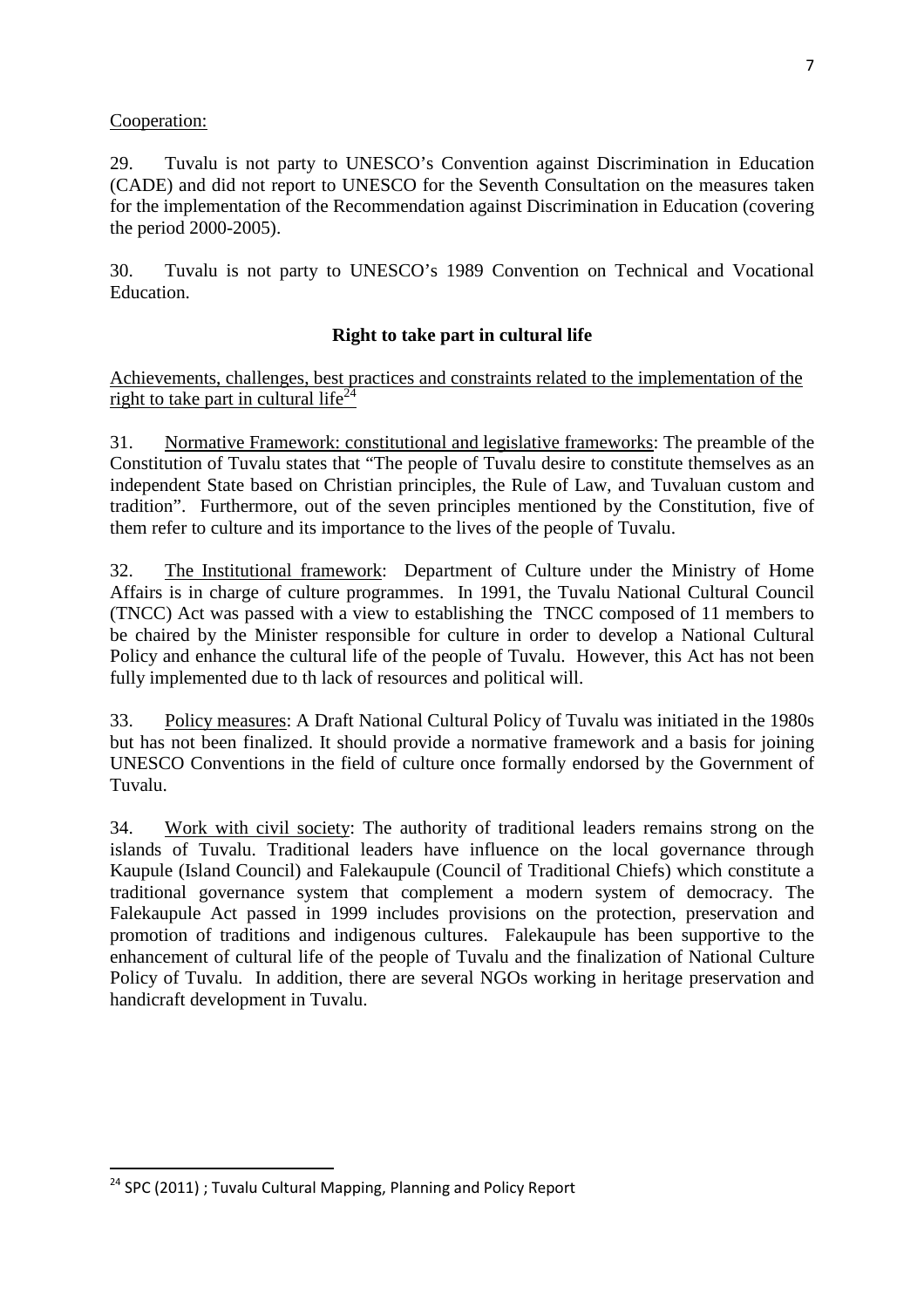# **3. Freedom of opinion and expression**

Achievements, best practices, challenges and constraints

35. Legislative framework: The Tuvalu Constitution<sup>25</sup> guarantees the freedom of expression under Article 24: *"Except with his consent no-one shall be hindered in the exercise of his freedom of expression."* Within freedom of expression, the article includes the freedom to "*receive ideas and information without interference and freedom to communicate ideas and information without interference".* 

36. Defamation and libel remains a criminal offense under Part XIX of Tuvalu's criminal  $code^{26}$ .

37. There is no freedom of information law in the country. Media self-regulation

38. Media self-regulatory mechanisms are not developed in the country. The state owns the only radio station, newspaper, and television station.

39. Safety of journalists: UNESCO recorded no killing of journalists and media workers in Tuvalu between 2008 and 2011 and the journalists are able to work in a free environment in the country

# **III. RECOMMENDATIONS**

# **Right to education**

40. Tuvalu should be encouraged to ratify the 1960 Convention against Discrimination in Education.

41. UNESCO has recently launched the 8th Consultation on the measures taken for the implementation of the Convention and Recommendation against Discrimination in Education (covering the period 2006-2011), the results of this Consultation will be submitted to UNESCO's governing bodies at the end of 2013. Tuvalu has not yet reported to UNESCO on the Recommendation and is now strongly encouraged to submit a report.

42. Tuvalu could be encouraged to enshrine the right to education in its Constitution.

43. Tuvalu could be encouraged to adopt further measures (e.g. special laws) which aim to combat discrimination in education, protect minority groups, and promote gender equality.

# **Right to take part in cultural life**

44. Tuvalu is encouraged to finalize the Draft National Cultural Policy and obtain endorsement of the Government of Tuvalu.

l

<sup>&</sup>lt;sup>25</sup> http://www.tuvaluislands.com/const\_tuvalu.htm

<sup>26</sup> www.tuvalu-legislation.tv/tuvalu/DATA/PRIN/1990.../PenalCode.pdf